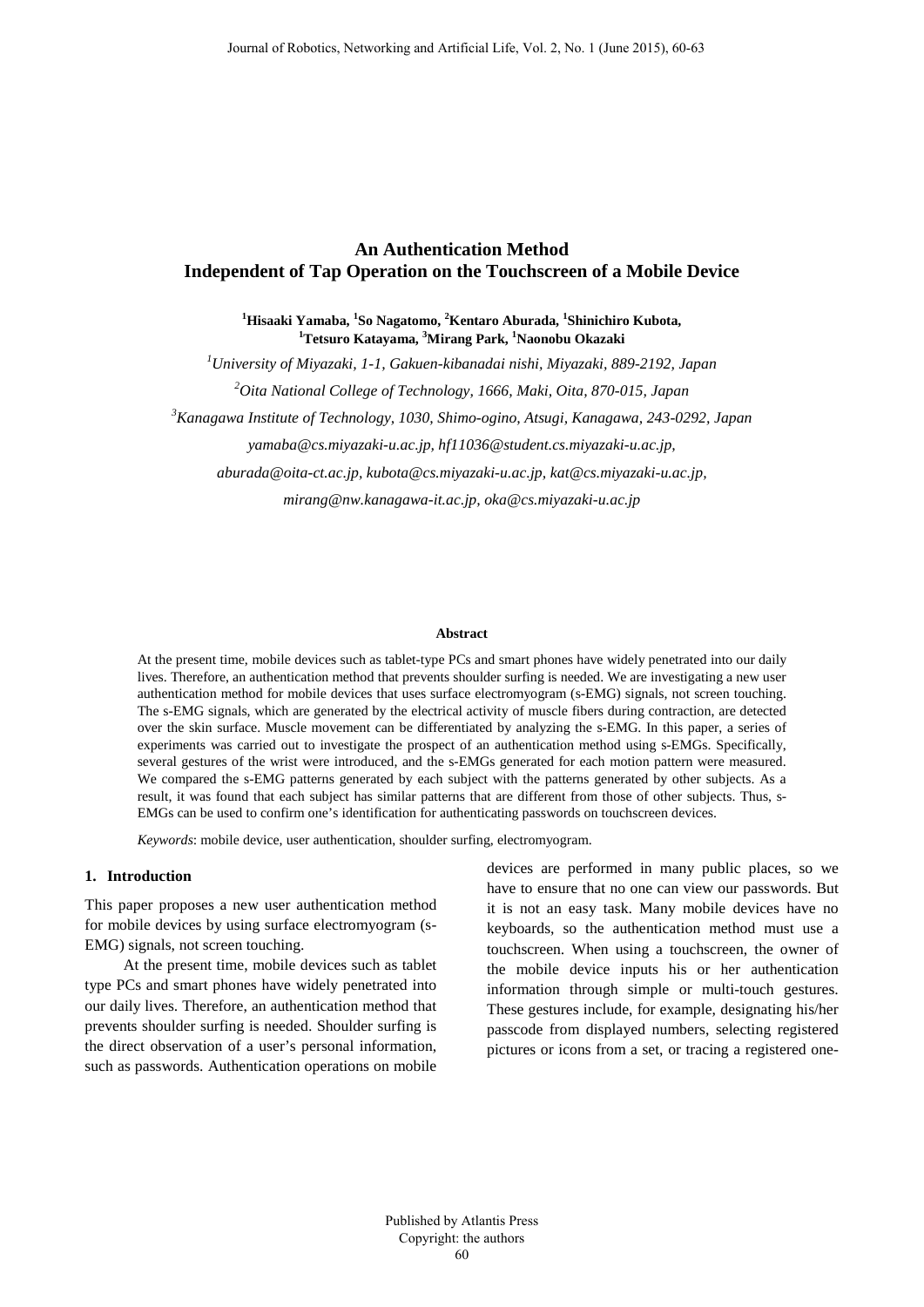stroke sketch on the screen. People positioned close to the mobile device owner can easily grasp these actions and obtain the user's authentication information.

The s-EMG signals, which are generated by the electrical activity of muscle fibers during contraction, are detected over the skin surface. These s-EMGs have been used to control various devices, including artificial limbs and electrical wheelchairs. Muscle movement can be differentiated by analyzing the  $s$ -EMG<sup>1</sup>. For example, fast Fourier transform (FFT) can be adopted for the analysis. Feature extraction is carried out through the analysis of the s-EMGs. The extracted features are used to differentiate the muscle movement, including hand gestures.

In this paper, a series of experiments was carried out to investigate the prospect of realizing an authentication method using s-EMGs. Specifically, several gestures of the wrist were introduced, and the s-EMG signals generated for each motion pattern were measured. We compared the s-EMG signal patterns generated by each subject with the patterns generated by other subjects. As a result, it was found that the patterns of each individual subject are similar but they differ from those of other subjects. From these results, it is expected that s-EMGs is used to confirm one's identification for authenticating passwords on touchscreen devices.

# **2. Characteristics of authentication method for mobile devices**

User authentication of mobile devices has two characteristics.

One is that an authentication often takes place around strangers. An authentication operation is performed whenever a user wants to start using their mobile devices. Therefore, the strangers around the user can possibly see the user's unlock actions. Some of these strangers may scheme to steal information such as passwords for authentication.

The other characteristic is that much user authentication of mobile devices is now performed on a touchscreen. Many current mobile devices do not have hardware keyboards, and so it is not easy to input long strings into such mobile devices. When users unlock mobile touchscreen devices, they input passwords or personal identification numbers (PINs) by tapping numbers or characters displayed on the touchscreen. In many cases, the user moves only one finger. Since users have to look at their touchscreens while unlocking their devices, strangers around them can easily see the unlock actions, and so it becomes very easy for such strangers to steal passwords or PINs.

To prevent shoulder-surfing attacks, many studies have been conducted. The secret tap method introduces a shift value to avoid revealing pass-icons<sup>2</sup>. The user may tap other icons in the shift position on the touchscreen, as indicated by a shift value, to unlock the device. By keeping the shift value secret, people around the user cannot know the pass-icons, although they can still watch the tapping operation. The rhythm authentication method relieves the user from looking at the touchscreen when unlocking the device<sup>3</sup>. In this method, the user taps the rhythm of his or her favorite music on the touchscreen. The pattern of tapping is used as the password. In this situation, the users can unlock their devices while keeping them in their pockets or bags, and the people around them cannot see the tap operations that contain the authentication information.

# **3. Surface electromyogram signals**

The s-EMG signals are detected over the skin surface and are generated by the electrical activity of muscle fibers during contraction. Muscle movement can be differentiated by analyzing the s-EMG. Usually, FFT is adopted for the analysis, and feature extraction is carried out through analysis of the s-EMG.

However, since measured s-EMG signals vary by subject, the extracted features do not show enough performance to correctly differentiate the muscle movement in multiple subjects. Therefore, researchers have explored other methods to improve the performance of feature extraction. Since some methods demonstrate good performance for some subjects but other methods show better performance for other subjects, a feature that can be used to distinguish gestures for everyone is desired. For example, a method that uses the maximum value and the minimum value of raw s-EMG signals was proposed<sup>4</sup>.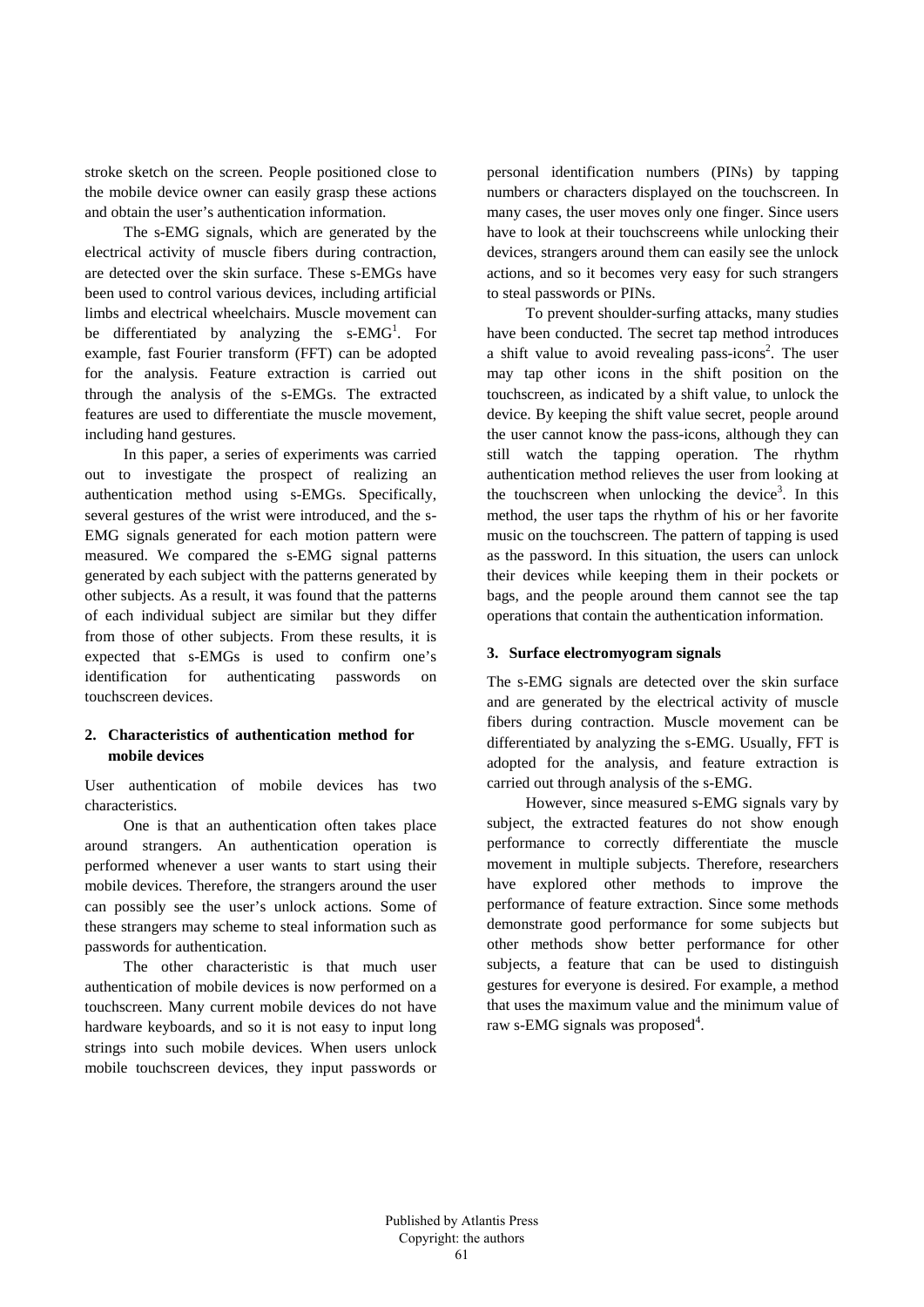

**Figure 1 Experimental System**

# **4. User authentication using s-EMG**

In this section, the method of user authentication by using s-EMGs, which do not require looking at a touchscreen, is presented.

The s-EMG signals are measured, and the features of the measured raw signals are extracted. We estimate gestures of a user of a mobile device from the extracted features. Next, combinations of the gestures are converted into a code for authentication. These combinations are inputted into the mobile device and used as a password for user authentication.

Adopting s-EMGs for authentication of mobile devices has two advantages. First, the user does not have to look at his/her device. Since the user can make a gesture that is used as a password on a device inside a pocket or in a bag, it is expected that the authentication information can be concealed. No one can see what gesture is made. In addition, it is expected that if another person reproduces a sequence of gestures that a user has made, the authentication will not be successful, because the extracted features from the s-EMG signals are usually not the same between two people.



**Figure 2 Gestures used in the experiments**

#### **5. Experiments**

A series of experiments was carried out to investigate the prospect of the authentication method using s-EMGs. Specifically, we investigated whether the measured s-EMG signals of one experimental subject were similar and whether the signals of different subjects were different from each other.

Figure 1 shows the experimental system used in these experiments. An electromyograph measured the s-EMG of each movement pattern with two electrode sensors. The measured data were stored and analyzed on a PC. Ten healthy persons whose ages were in the twenties (students of University of Miyazaki) participated as experimental subjects (Subjects A–J). The six hand gestures (1–6) shown in Figure 2 were introduced in the experiments. First, each subject made each gesture ten times in succession and their s-EMG signals were recorded (Exp. #1). Approximately one week later, the same experiment was carried out again (Exp. #2).

Some of the results are shown in Figure 3. The raw s-EMG signals of gesture 1 made by experimental subjects A and B are displayed. The signals of Exp. #1 and #2 are similar for each subject. On the other hand, the signals of subjects A and B are not similar to those